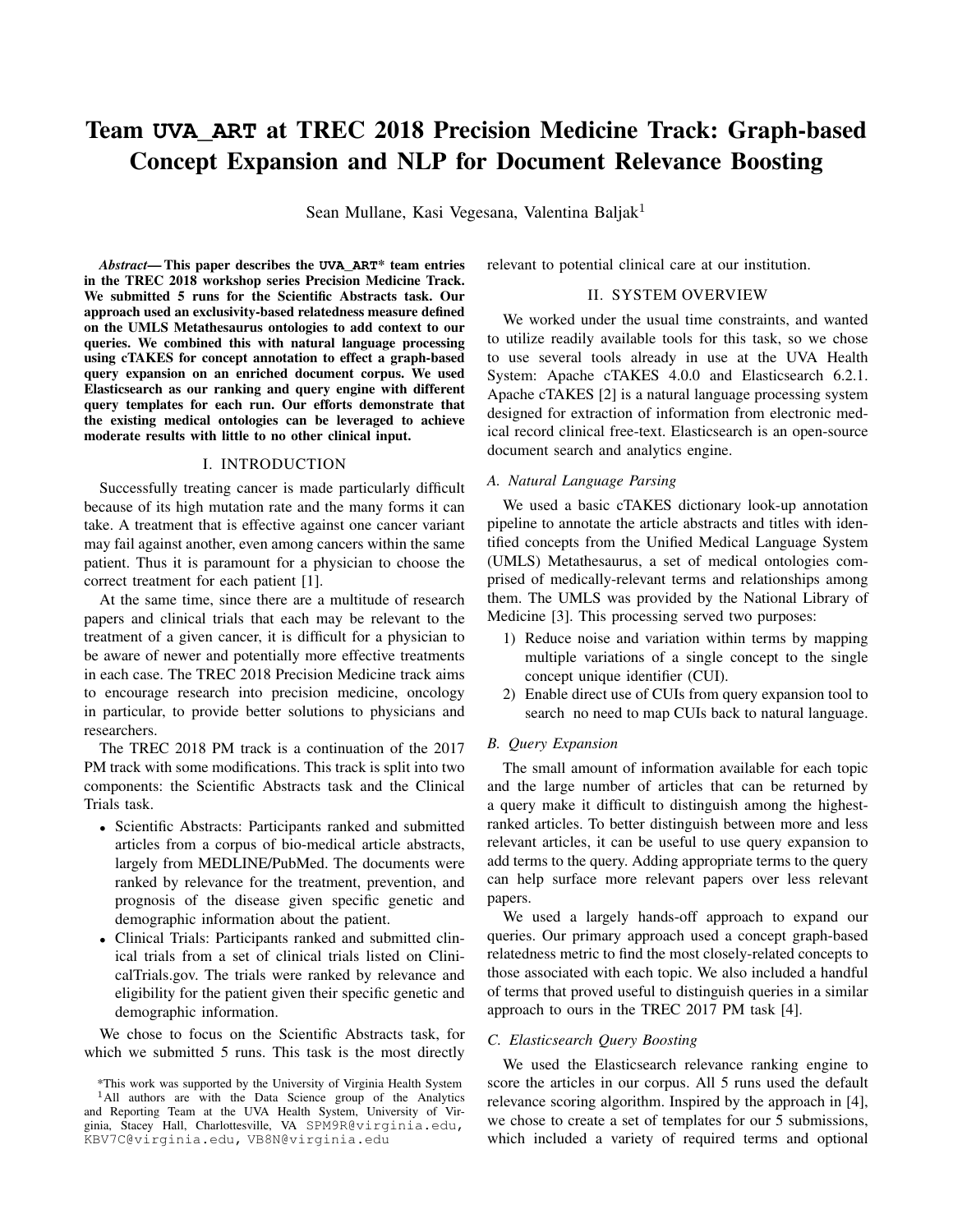

Fig. 1. System Overview

boosting terms to upweight or downweight the results. The 5 runs differed in which terms were included and what boosting values were applied.

# III. METHODS

## *A. Raw Data Preprocessing*

For our first step we wrote a Python script using the base Python xml package to parse the XML dataset. We extracted the most common elements of each document and wrote the resulting data into a database table in MS SQL Server 2016. We chose to use fields that were most frequently available for our analysis: PMID, Title, Abstract, and Journal. While other data e.g. MeSH tags were available, we chose to use only textual data for simplicity and because we already have a text-processing infrastructure available to us.

# *B. Article Pre-Filtering*

Since PubMed includes many documents which are not relevant at all to cancer treatment, and to reduce the time required to annotate the documents, we filtered the corpus down to 2.7 million abstracts out of 15 million in our original data set. This count of articles was prohibitively large for any sort of meaningful processing.

To filter down the articles we used the tree-like nature of the ISA relation in the SNOMEDCT-US ontology to expand the concept for cancer (C0006826) to all of its descendants. We extracted the preferred natural text label of each concept, keeping 200 concepts that described types of cancer. Using an exact text search we kept in the data set all articles whose abstracts included at least 1 of these phrases or which was published in a journal composed of at least 10% of such articles.

# *C. Natural Language Processing*

In order to include in our scope the search terms most relevant to the task, we created a custom dictionary using the cTAKES dictionary creator tool. We chose to use the NCI, RxNorm and SNOMED-CT US ontologies from the 2016 AB UMLS Metathesaurus as the basis of this dictionary and of the concept graph, selecting identified types (TUI) relevant to diseases and symptoms, cancer types, genes, demographics, medications and several other categories.

For the cTAKES dictionary look-up annotation, we used the fast dictionary look-up annotation pipeline. For this pipeline, cTAKES creates a set of phrase variants for each concept in the dictionary. Then for each word token and the tokens forming its surrounding context, phrases matching the set of tokens are returned. We chose the "overlap" look-up annotator which allows for a limited number of tokens to be skipped to capture more phrase variants as matches. The fast look-up annotator was found to perform similarly to more complex methods of dictionary look-up [5].

#### *D. Query Expansion*

There have been several approaches to query expansion in the TREC 2017 precision medicine track which performed well [8] [9]. We therefore chose to use query expansion but chose a different method to achieve this.

By using cTAKES to annotate the likely subset of articles and the topics themselves with identified concepts from the UMLS, we were able to directly make use of the concepts and their defined relationships in the UMLS ontologies to create a query expansion engine using graph analysis.

Our goal here was to add concepts that are not only related to the query concepts but nearly exclusively so. By using an exclusivity-based relatedness metric [7] we aimed to minimize the generality of the resulting expanded query. For example, expanding the Melanoma concept to the Cancer concept (C0006826) would return many results for other types of cancer. Expanding Melanoma to specific closelyrelated concepts, e.g. particular genes or cancer variants, instead expands the query to find articles that are still highly relevant to Melanoma in particular, so other more general articles that are not specific to Melanoma should be ranked lower.

#### *E. UMLS Ontologies*

We used the two default ontologies used by cTAKES (SNOMED-CT US and RxNorm) as well as NCI. These are part of the Metathesaurus:

The UMLS includes the Metathesaurus, the Semantic Network, and the SPECIALIST Lexicon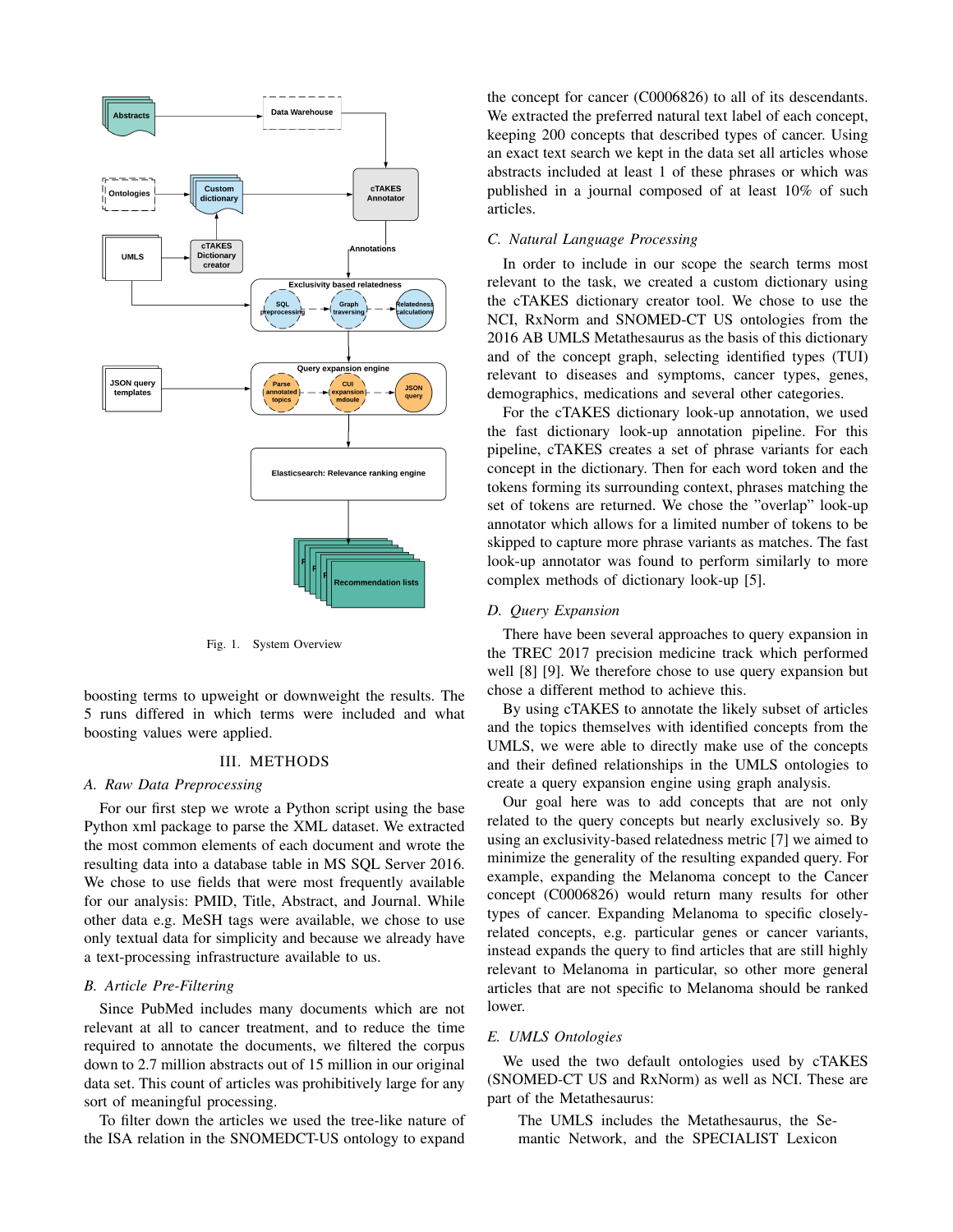and Lexical Tools. The Metathesaurus is the biggest component of the UMLS. It is a large biomedical thesaurus that is organized by concept, or meaning, and it links similar names for the same concept from nearly 200 different vocabularies. The Metathesaurus also identifies useful relationships between concepts and preserves the meanings, concept names, and relationships from each vocabulary. [6]

SNOMED-CT US and RxNorm are comprehensive repositories of general medical information and pharmaceuticals, respectively. The NCI ontology represents information from the National Cancer Institute.

## *F. Relatedness Metric*

We adapted the relatedness metric defined in [7]. The UMLS by default has the necessary requirements for this: a set of concepts with relationships defined between them with types defined on the relationships. A further requirement, symmetry in the relationships, is not present by default. To make use of this it was necessary to alter pairs of relationships where a natural inverse exists (e.g. is\_part\_of and has part) to a single relationship type. In other cases where a relationship is not paired with a natural inverse we pruned the relationships. We used MS SQL Server 2016 to preprocess the data and the NetworkX v1.11 library in Python 3.6.6 to create and traverse the graph. Our graph had 451,021 nodes with 3,134,917 edges and 162 relationship types. There were 632,634 nodes, 8,804,418 relationships and 397 relationship types in the 3 ontologies we used from the 2016AB UMLS Metathesaurus.

## *G. Relatedness Algorithm*

Steps 1, 2, and 3 are quoted from the definition in [7]:

*Definition Given an edge e of type t between two adjacent nodes x and y, directed from x to y, we define the exclusivity of edge e as the probability that, if we randomly select an* edge e' out of the set of all edges of type t that exit node x and all edges of type t entering node y, that edge e' is edge *e. Formally,*

$$
exclusivity(x \stackrel{\tau}{\to} y) = \frac{1}{|x \stackrel{\tau}{\to} *| + | * \stackrel{\tau}{\to} y| - 1} \tag{1}
$$

where  $|x \stackrel{\tau}{\rightarrow} *|$  *denotes the number of relations of type*  $\tau \in T$  *that exit node x, and*  $|*\stackrel{\tau}{\rightarrow} y|$  *denotes the number of relations of type*  $\tau \in T$  *that enter node y.* 

*Given a path through G,*  $P = n_1 \stackrel{\tau_1}{\rightarrow} n_2 \stackrel{\tau_2}{\rightarrow} \ldots, n_K$ , with  $\tau_i \in T^{\mp}$  *its weight can be computed by Formula 2.* 

$$
weight(P) = \frac{1}{\sum_{i} 1/exclusive(n_i \stackrel{\tau}{\to} n_{i+1})}
$$
 (2)

*Then, given a node* x and the set  $y_i \in N$  of nodes *connected to x by paths of length k or less, we compute their relatedness as the sum of the path weights of all paths of length k or less between x and y. In order to give preference* *to shorter paths, we factor in a constant length decay factor, a.*

$$
rel_{Excl}^{(k)}(x,y) = \sum_{P_i \in P_{x,y}^{(k)}} \alpha^{length(P_i)} weight(P_i)
$$
 (3)

*Finally we keep the top m nodes*  $y_i \in N$  *defined for a constant c by:*

$$
\{y_i \mid rel_{Excl}^{(k)}(x, y_i) > c\}
$$
 (4)

We chose  $\alpha = 0.5$  and  $c \in [0.1, 0.2]$ , with c chosen separately for each data type (Diagnosis, Gene) to return 5-10 CUIs on average.

#### IV. RESULTS

# *A. Overview of Runs*

- 1) UVAEXPBOOST: Topic data were input in natural text and CUI-encoded form into a query for Elasticsearch that boosted exact CUI matches (especially disease and gene) and boosted results including terms that refer to treatment and prognosis, and negatively boosted some terms that refer to non-cancer or non-human entities.
- 2) UVAEXPBSTSHD: This was similar to UVAEXP-BOOST but differs in that it left gene as a "should" field rather than a "must" field as with UVAEXP-BOOST. It also included boosted results including CUIs that refer to treatment and clinical trial concepts and that refer to treatment and clinical trial concepts.
- 3) UVAEXPBSTEXT: This was similar to UVAEXP-BOOST but included extra CUI terms for clinical trials and related to apoptosis and remission, which were boosted, and terms for screening and detection which were negatively boosted. It also included boosted results including CUIs that refer to treatment and clinical trial concepts.
- 4) UVAEXPBSTNEG: This run included the boost weighting from UVAEXPBOOST and the extra CUIs from runs 2 amd 3, but differed in that it negatively boosted some CUIs that refer to cancer screening and detection.
- 5) UVAEXPBSTDIF: This run was similar to UVA-EXPBSTSHD but used different boosting ratios.

### V. DISCUSSION

Overall all 5 runs had decidedly mixed results. All were below the mean of TREC participant median topic performance in infNDCG and R-Prec, but above mean median in the P10 measure. We saw a sharp drop-off in article count during 2014-2015 which could possibly explain some of the issues we faced with prediction accuracy. However we discovered this too late to correct it. We also observed that the journals with the highest number of articles pre-and-post filtering were significantly different. This was to be expected given that we selected specifically for cancer-related articles.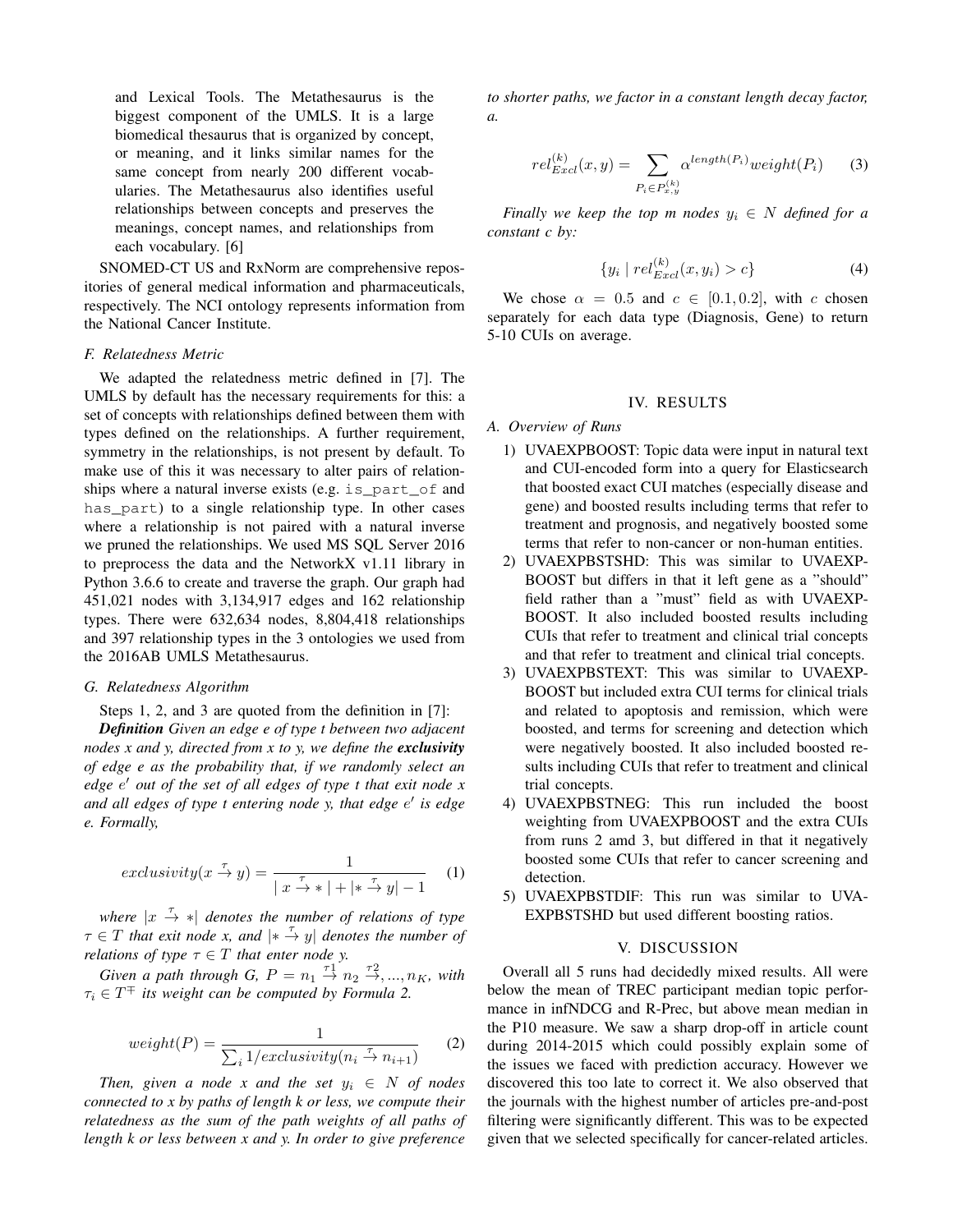



(a) All Topics infNDCG: UVA\_ART vs Median

The UVAEXPBSTEXT run performed best of the 5 runs. The boosting of results including CUIs that refer to treatment and clinical trial concepts and that refer to treatment and clinical trial concepts caused an improvement in infNDCG and particularly P10 precision over the more basic UVAEXP-BOOST. We note that the requirement that the Gene CUI match caused an improvement over the UVAEXPBSTSHD run, which was similar except for Gene being optional.

Interestingly the addition of extra negation terms in the UVAEXPBSTNEG run did not improve precision. Based on



Fig. 3. Article count by year

results from other teams in TREC 2017 PM, we believe that tuning the boosting terms with clinical judgment of article relevance would provide a significant improvement.

The moderate overall performance of this method demonstrates that even an untuned method that makes no direct use of clinical judgment can perform adequately on this task.

# VI. FOLLOW-UP ANALYSIS

After the results had been published, we looked further into the reasons for the performance of our model. We were interested to determine the effect of several factors to the performance across the three main TREC metrics. New runs included the full set of 1000 documents per topic, instead of top 20 we submitted for the conference. Further, we decided not to add missing abstracts for 2014 and 2015 in order to isolate effects of changes to the model, and to compare results to the original runs.

We wanted to evaluate key aspects of our approach to compare the relative gain in performance from each: concept embedding of query terms, relatedness graph-based expansion of query terms, Elasticsearch custom query boosting, and extended general text terms and CUIs. To do this we ran a series of additional queries using different combinations of query elements with the best-performing query from the original submission for comparison.

- 1) must diseasegene should extracuis (UVAEXPB-STEXT): This run was our best performing run originally submitted to TREC and it included full abstract text, exact CUIs, and extended general CUIs as "should" field in Elasticsearch query.
- 2) new\_basic\_noCUIs: As an input, uses only natural text of abstracts.
- 3) new basic exactCUIs: Includes the text and exact CUIs, but does not utilize any type of query expansion or boosting
- 4) new basic extCUI: Includes text, and extended general CUIs in "should" query clause.
- 5) new must exactCUIs expCUIs extCUIs: This run includes previous terms and adds exact CUIs and expanded CUIs for diagnosis and gene as "must".
- 6) new must exactCUIs expCUIs extCUIs boost: In addition to previous run, this boosted exact CUIs for diagnosis and gene.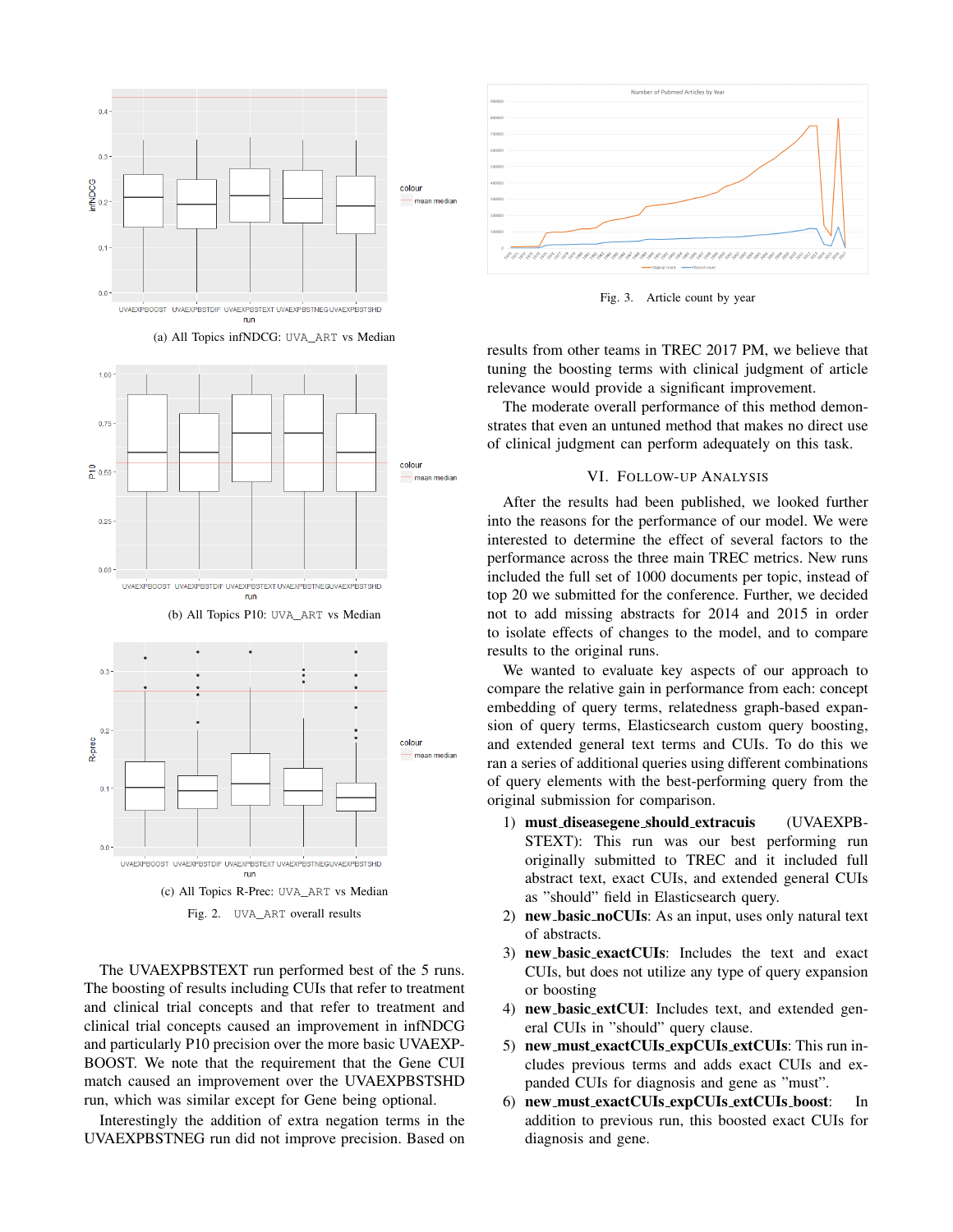

Fig. 4. Updated UVAHS ART vs TREC median:: P10

- 7) new should exactCUIs expCUIs extCUIs: This run includes text, extended general CUIs as "should", exact CUIs and expanded CUIs for diagnoses and gene in a "should" clause.
- 8) new should exactCUIs expCUIs extCUIs boost: Similar to the previous run, this run adds exact CUI boosting.
- 9) new noText exactCUIs expCUIs extCUIs: This run excludes diagnosis and gene text query terms, but includes expanded general text terms; it uses exact CUIs, extended general CUIs in "should" field, and expanded CUIs for diagnosis and gene in a "should" clause.
- 10) new noText noExtText exactCUIs expCUIs extCUIs: In this run, text is not included at all, and instead uses exact CUIs, extended general CUIs as "should", and expanded CUIs for diagnosis and gene in a "should" clause.

UVAHS ART vs TREC Median: infNDCG (inferred Normalized Discounted Cumulative Gain)



Fig. 5. Updated UVAHS ART vs TREC median: infNDCG

Overall, new runs show improved results compared to the original submission in the metrics where additional documents are beneficial. P10 remains our strongest metric category, with 6 out 0f 10 runs beating the TREC median performance, as shown in Figure 4. We have seen the most significant improvement, with inclusion of all 1000 articles per topic, in infNDCG metric, with 2 runs beating the median, Figure 5. In R-prec metrics, we have seen some significant increase, Figure 6, with several runs coming close to the median, but none surpassing it. We believe that missing articles had the most significant impact on the performance under this metric, given the high probability that a number of relevant articles have been published in the time frame where we missed documents.

Using "must" vs "should" section in Elasticsearch query did not significantly affect results. cTakes CUI embbeding provided the highest precision gain, while relatedness helps long tail cumulative gain, but doesn't improve precision.